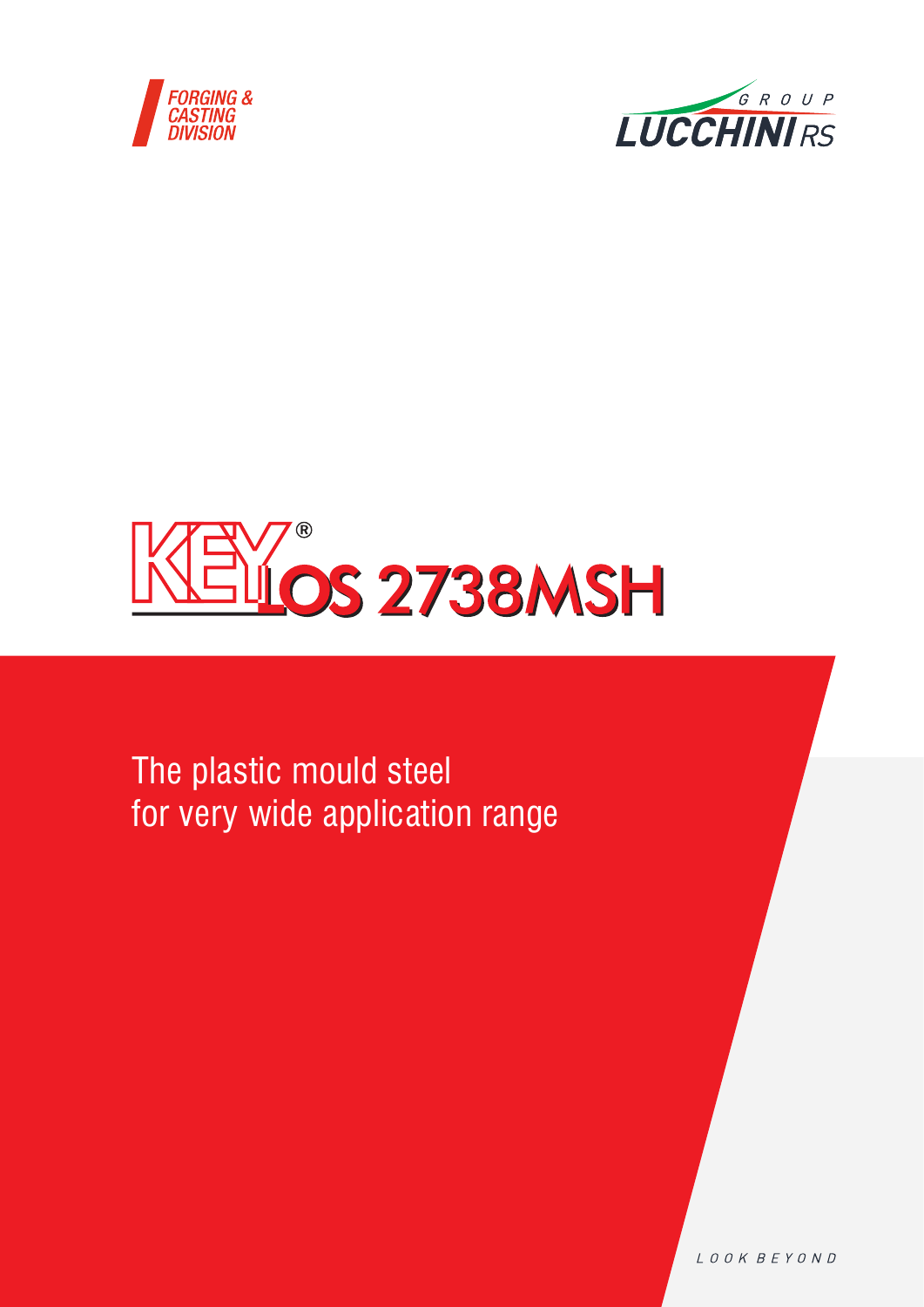





## General characteristics

KeyLos® 2738MSH is the update of the long Lucchini RS tradition in the production of plastic mould steel grades, designed to offer to the end user a material with as widest as possible applications' range.

As steel of low Carbon Equivalent content generation, KeyLos® 2738MSH is actually able to combine the peculiarity of this family of materials with the main characteristics of KeyLos® 2738 standard, enhancing the toughness, the thermal conductivity, the machinability and the weldability.

KeyLos® 2738MSH is usually supplied in quenched and tempered condition with 280-330 HB surface hardness for maximum block's thickness 800 mm.

For the detected hardness values in standard sized products, the following correlation is usually valid and guaranteed:

$$
(\text{HB}_{\text{Surface,min required}} - \text{HB}_{\text{Core}})
$$
  $\leq$  20HB

## Main features

- high hardness homogeneity and toughness across the block;
- high fatigue and wear resistance;
- shorter injection cycle time thanks to high thermal conductivity;
- reduction in cutting insert cost, shorter machining time thanks to better machinability;
- good finishing properties as polishing and photo-engraving;
- reliable for nitriding and hard chromium plating;
- better weldability in comparison with KeyLos<sup>®</sup> 2738 standard.

## Chemical analysis

|                                                     | Range | $C[\%]$ | Si $[%]$ | Mn $[%]$ | Cr [%] | Mo [%] | Ni $[%]$ | $V[\%]$ |
|-----------------------------------------------------|-------|---------|----------|----------|--------|--------|----------|---------|
| $M\ddot{\otimes}$ 2738MSH<br>Alloying [% in weight] | min   | 0,22    | 0,15     | 1,20     | 1,20   | 0,30   | 0,25     | 0,04    |
|                                                     | max   | 0,32    | 0,55     | ,60      | 1,60   | 0,55   | 0,55     | 0,14    |

Table for comparison of international classification.

**W. Nr.** /<br>DIN designation: ≈24MnCrMoNi7 **DIN** designation:

Lucchini RS tool steels are designed in order to optimize the material's performances.

The brand name KeyLos® identifies Lucchini RS product, the number 2738 refers to Werkstoff classification; M stands for modified in comparison with KeyLos® 2738 chemical composition; SH stands for softer hardness in comparison with KeyLos® 2738.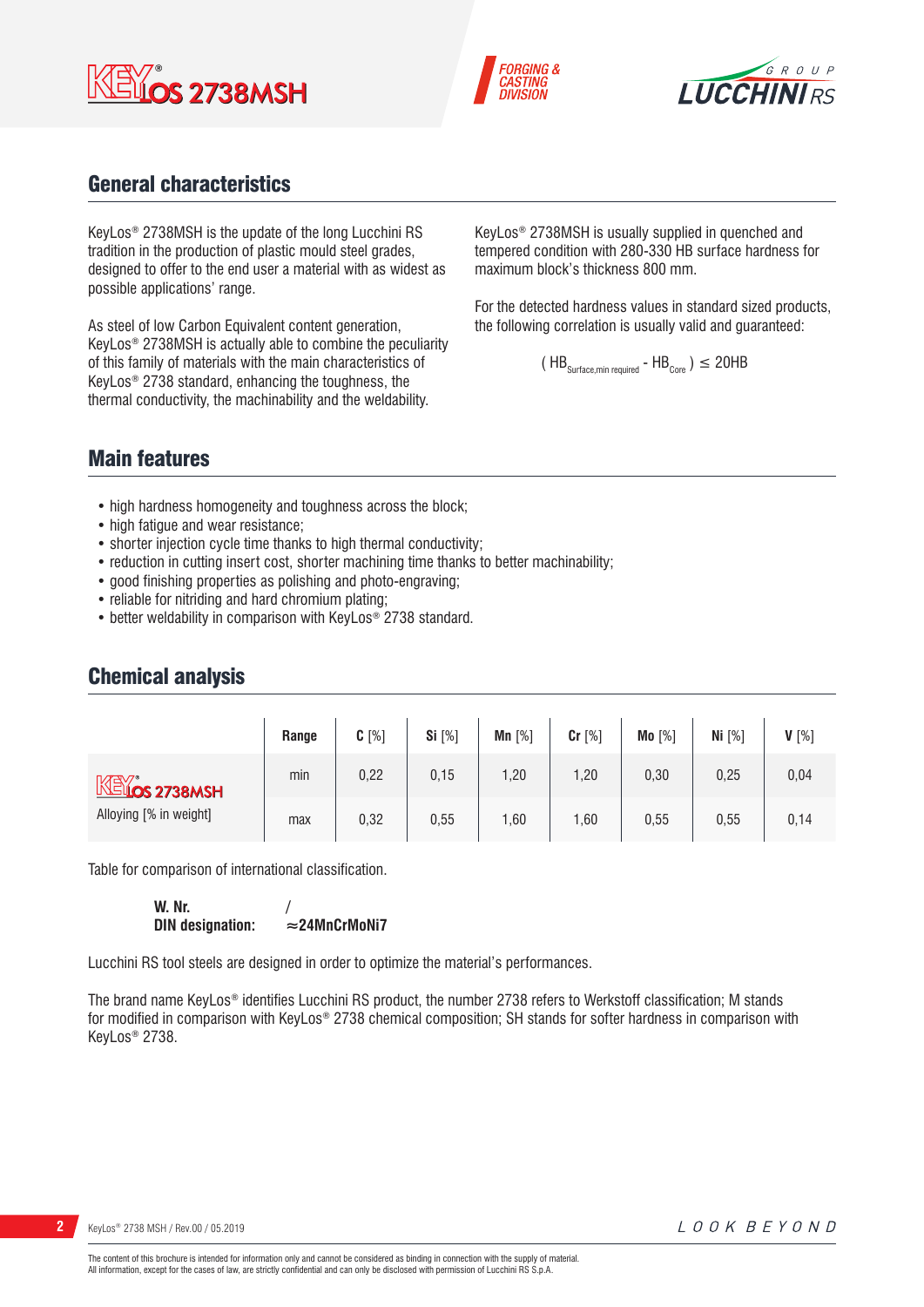





## Main applications

- medium sized injection and pressure moulds for plastic processing in automotive and home appliances sector:
- mould frames and High pressure die casting mould frames.

As all the other Lucchini RS tools steel grades KeyLos® 2738MSH is also designed with the aim to guarantee the minimum use of virgin materials, moving toward the use of scrap categories difficult to be recycled.

# Physical and mechanical properties

#### *Main physical properties*

| <b>KEYOS 2738MSH</b>                                 | $20^{\circ}$ C | $250^\circ C$ | $500^{\circ}$ C |
|------------------------------------------------------|----------------|---------------|-----------------|
| Modulus of elasticity [GPa]<br>$(1GPa = 1000 MPa)$   | 210            | 194           | 176             |
| Coefficient of thermal<br>expansion<br>$[10^{-6}/K]$ |                | 12,9          | 14.7            |
| Thermal conductivity<br>[W/mK]                       | 34,7           | 34,4          | 34              |

*Main mechanical properties*

| KEYOS 2738MSH                            | $20^{\circ}$ C | $200\degree$ C |
|------------------------------------------|----------------|----------------|
| Ultimate Tensile strength<br>(UTS) [MPa] | 1.030          | 915            |
| <b>Yield stress</b><br>(YS) [MPa]        | 962            | 770            |

The herewith attached values are the average from half section of 600 mm thickness block, after hardening at 900 °C, quenching and tempering at 600 °C.

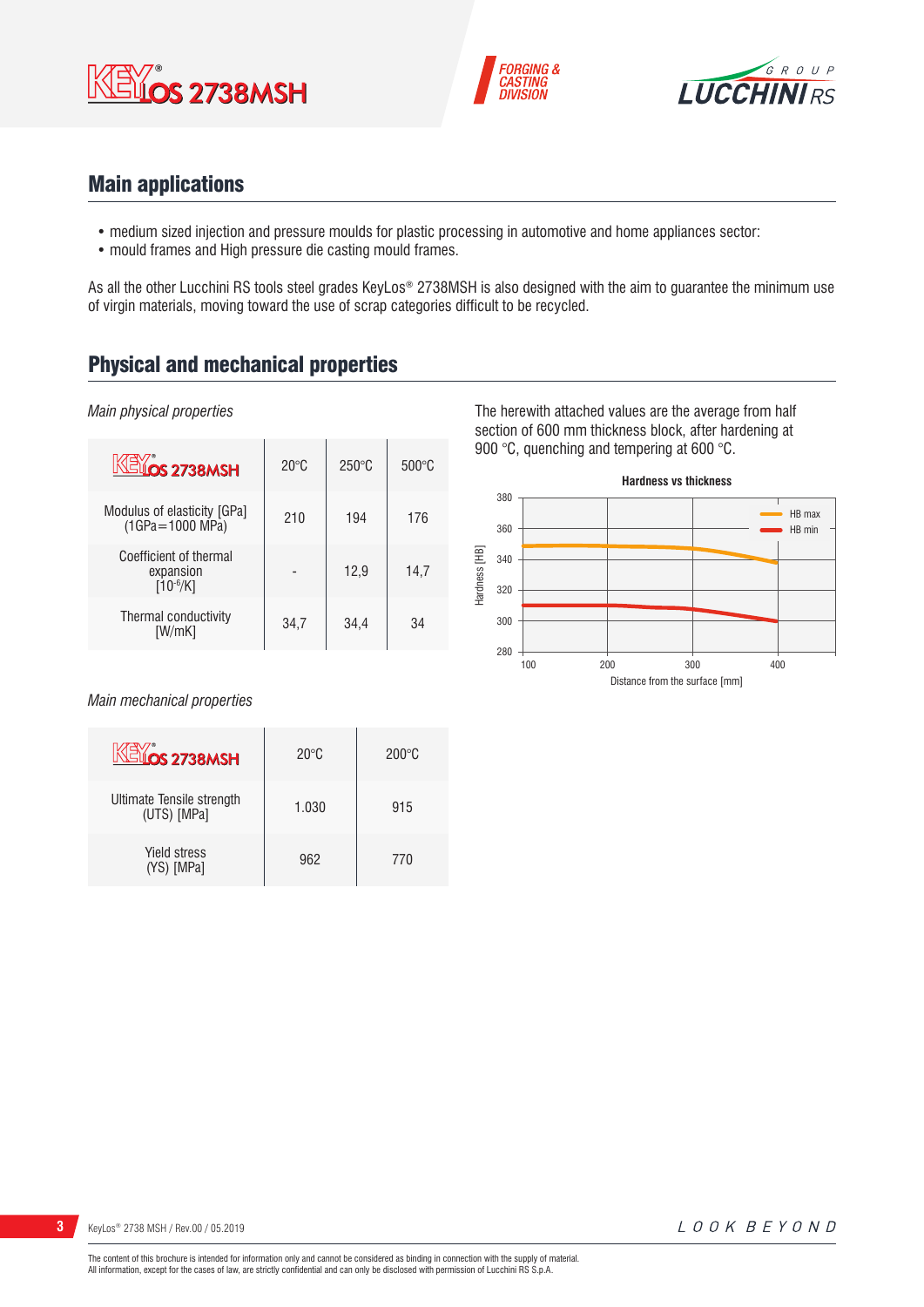





## Heat treatments

KeyLos® 2738MSH is usually supplied in quenched and tempered condition. If different hardness/heat treatment procedure are required, we recommend the following parameters.

The herewith attached data are for information purpose only and must be adjusted to the heat treatment facility and the dimensions of the block.

#### *Soft annealing*

| Suggested temperature | 700 °C                                                                    |
|-----------------------|---------------------------------------------------------------------------|
| Soaking time          | 60 min every 25 mm thickness                                              |
| Cooling               | slow in the furnace at max 20 °C/h<br>to 600 °C, then at room temperature |

Soft annealing is useful to improve machinability. Actual hardness is  $\leq$  250 HB.

#### *Stress Relieving*

| Suggested temperature | 550 °C                                                                    |
|-----------------------|---------------------------------------------------------------------------|
| Soaking time          | 60 min every 25 mm thickness                                              |
| Cooling               | slow in the furnace at max 20 °C/h<br>to 200 °C, then at room temperature |

Stress relieving is recommended to remove residual stresses produced by previous heat treatment or by machining operations.

If the advised temperature is lower than the tempering temperature, the stress relieving temperature will be 50° C lower than the tempering temperature previously applied.



*Hardening*

| Suggested temperature | 900 °C                       |
|-----------------------|------------------------------|
| Soaking time          | 60 min every 25 mm thickness |
| Cooling               | Polymer or water quench      |

#### *Tempering*





Tempering curve of a sample which has been austenized at  $900^{\circ}$ C.

## **4** KeyLos<sup>®</sup> 2738 MSH / Rev.00 / 05.2019

#### LOOK BEYOND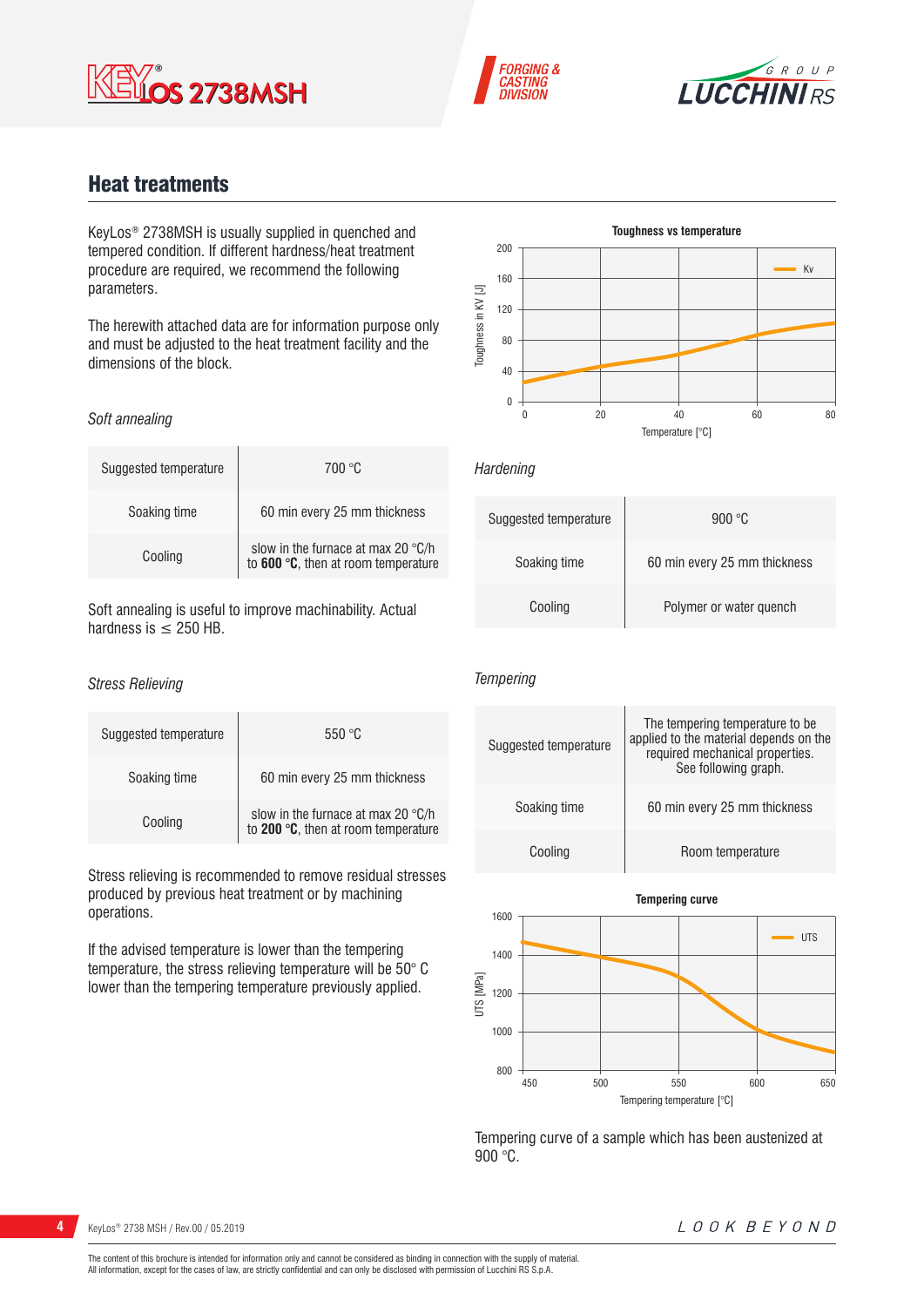







After tempering we suggest to carry out stress relieving at temperature 50 °C lower than the last tempering temperature.

#### *Induction hardening*

KeyLos® 2738MSH is suitable for induction hardening.

We recommend cooling at room temperature and tempering after induction hardening.

#### *Nitriding*

KeyLos® 2738MSH is suitable for ionic and gas nitriding. This treatment is very useful for moulds subjected to extremely stressful applications.

The increase of the surface hardness, following nitriding, extends the component life cycle.

Up-to-date nitriding procedures allow to minimize the dimensional variation of the piece.

We recommend to heat treat the piece in finish machined condition.

In order to obtain the best results, we recommend the following manufacturing procedure:

- rough machining;
- stress relieving;
- finish machining;
- nitriding.

In any case, other properties can be deeper analysed by Lucchini RS against specific Customer request: please contact our Metallurgy Department.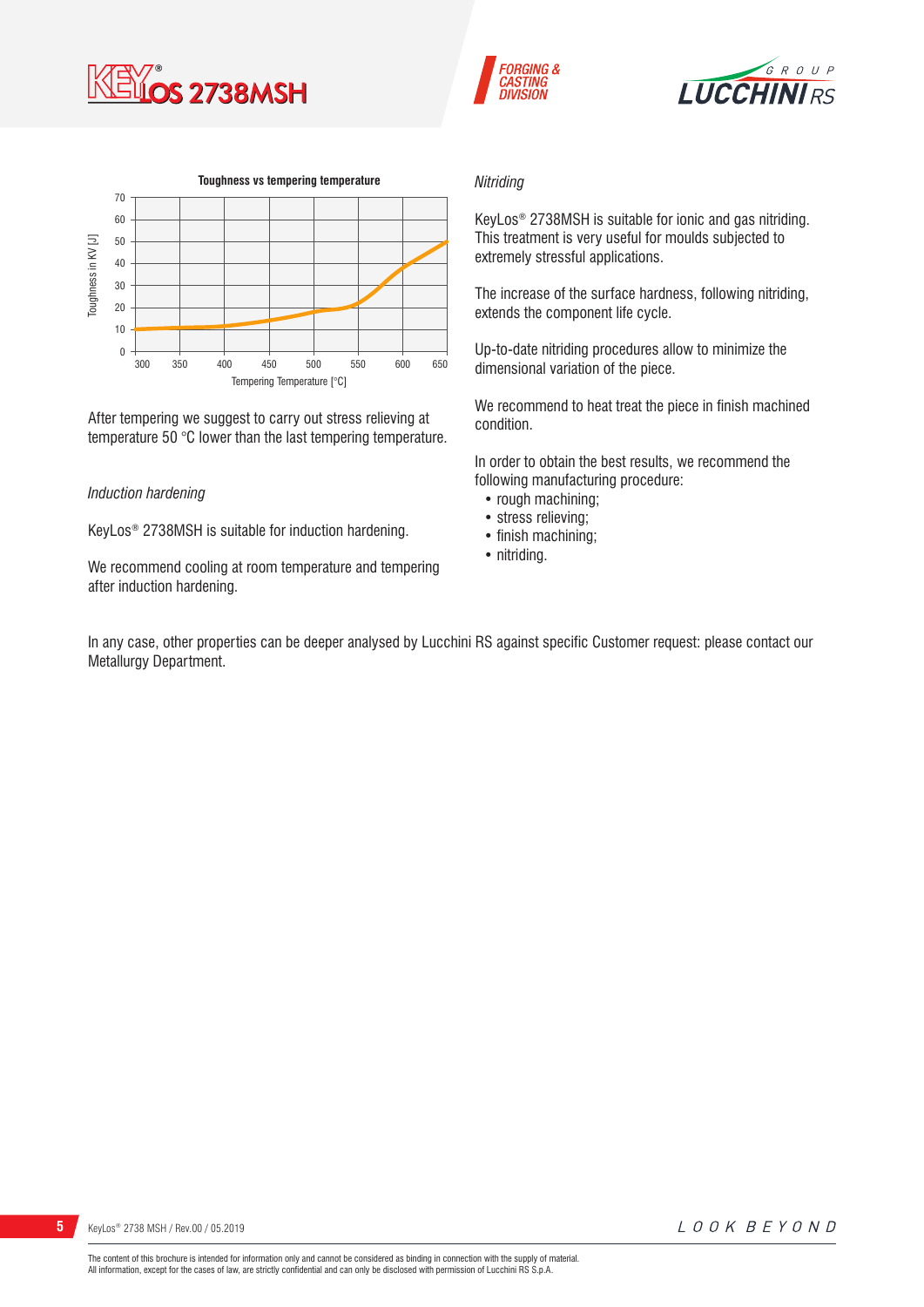





## KeyLos® 2738MSH compared to other grades

Comparison of average values of hardness variation versus thickness among KeyLos® 2738MSH, KeyLos® 2738 and KeyLos® 2311.



Comparison of thermal conductivity between KeyLos® 2738MSH and KeyLos® 2738.



Comparison of impact values among KeyLos® 2738MSH, KeyLos® 2738 and KeyLos® 2311 with same hardness, at a temperature of 20 °C.



Comparison of machinability among KeyLos® 2738MSH, KeyLos® 2738 and KeyLos® 2312.



Comparison of Carbon Equivalent content among KeyLos® 2738MSH, KeyLos® 2738 and KeyLos® 2311.

Thanks to the Carbon Equivalent content lower than the other grades traditionally normally used for plastic moulding, KeyLos® 2738MSH get better weldability and lower risk of cracking during welding repair on finish piece.



The content of this brochure is intended for information only and cannot be considered as binding in connection with the supply of material. All information, except for the cases of law, are strictly confidential and can only be disclosed with permission of Lucchini RS S.p.A.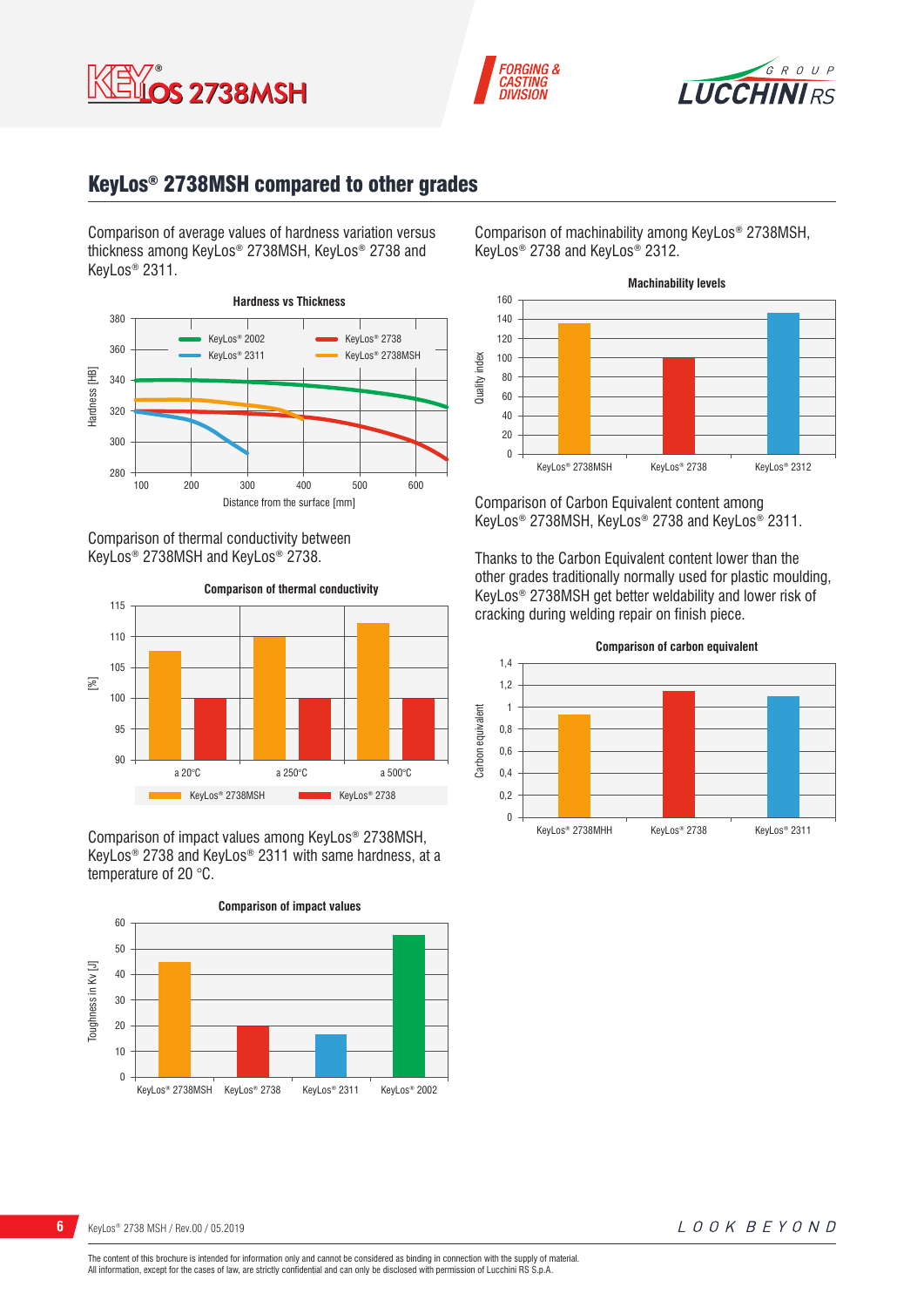





# CCT Curve



# Microstructure of KeyLos® 2738MSH



The microstructure of KeyLos® 2738MSH as delivered by Lucchini RS, detected about 20 mm under surface, consists of a fine tempered martensite.

**7** KeyLos<sup>®</sup> 2738 MSH / Rev.00 / 05.2019

The content of this brochure is intended for information only and cannot be considered as binding in connection with the supply of material.<br>All information, except for the cases of law, are strictly confidential and can o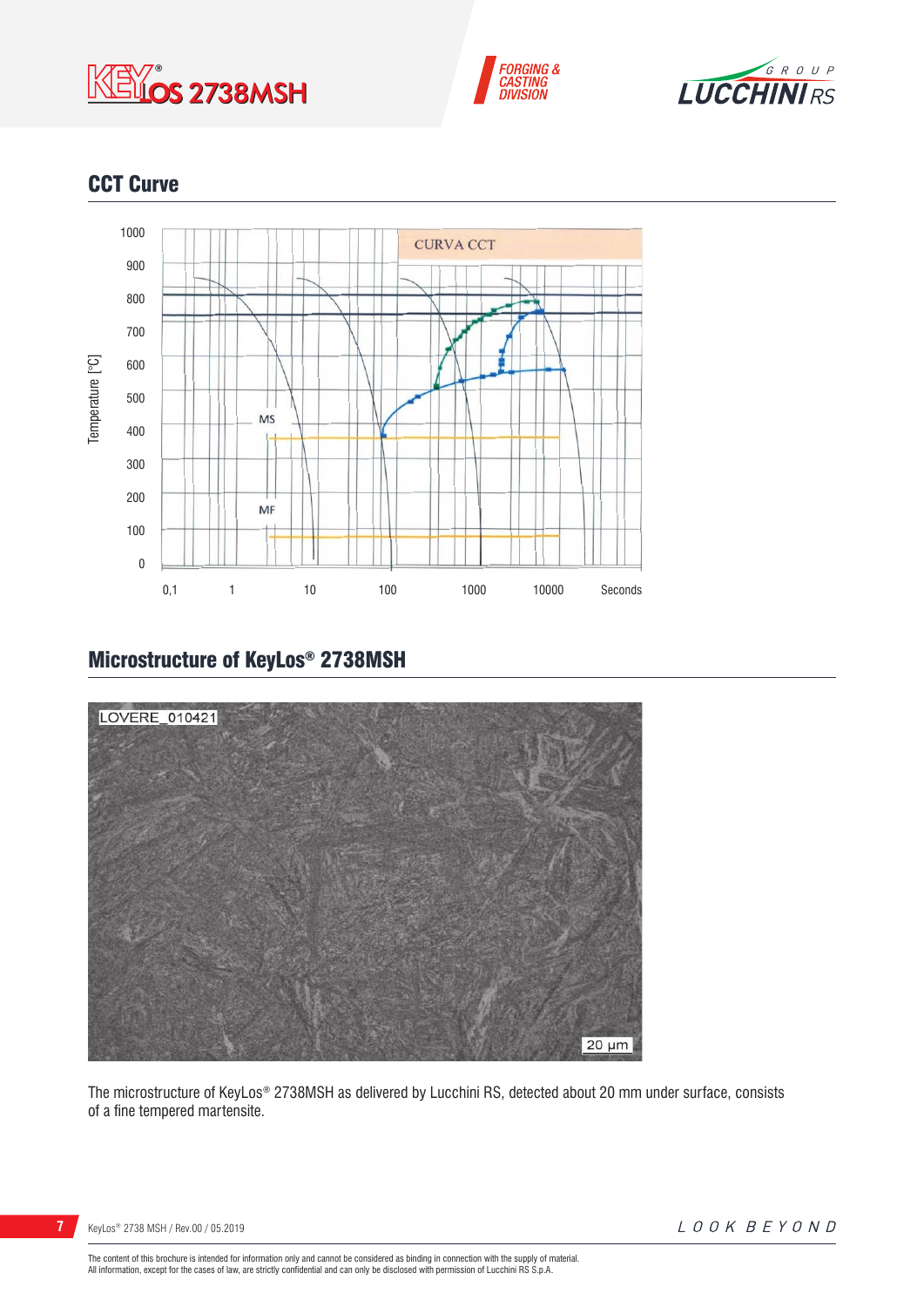





# Guidance for machining

The following parameters are approximate only and must be adjusted to the specific application and machine tool.

*Turning*

|                                      | Rough machining |            | Finish machining                        |                |
|--------------------------------------|-----------------|------------|-----------------------------------------|----------------|
| Type of insert                       | P20-P40 coated  | <b>HSS</b> | P <sub>10</sub> -P <sub>20</sub> coated | Cermet         |
| V <sub>c</sub> cutting speed [m/min] | $150 \div 190$  | (*)        | $190 \div 230$                          | $260 \div 320$ |
| a, cutting depth [mm]                |                 | (*)        |                                         | < 0.5          |

*Milling*

|                                      |                                             | Rough machining                         |            |
|--------------------------------------|---------------------------------------------|-----------------------------------------|------------|
| Type of insert                       | P <sub>25</sub> -P <sub>35</sub> not coated | P <sub>25</sub> -P <sub>35</sub> coated | <b>HSS</b> |
| V <sub>c</sub> cutting speed [m/min] | $120 \div 140$                              | $160 \div 180$                          | $(\star)$  |
| $fz$ feed [mm]                       | $0,15 \div 0,3$                             | $0,15 \div 0,3$                         | $(\star)$  |
| a, cutting depth [mm]                | $2 \div 4$                                  | $2 \div 4$                              | $(\star)$  |

|                         | Pre-finishing                                      |                                         |            |
|-------------------------|----------------------------------------------------|-----------------------------------------|------------|
| Type of insert          | P <sub>10</sub> -P <sub>20</sub> not coated        | P <sub>10</sub> -P <sub>20</sub> coated | <b>HSS</b> |
| V cutting speed [m/min] | $140 \div 160$                                     | $180 \div 200$                          | (*)        |
| $f$ , feed [mm]         | $0,2 \div 0,3$                                     | $0,2 \div 0,3$                          | $(\star)$  |
| $ar$ cutting depth [mm] | </td <td>&lt; 2</td> <td><math>(\star)</math></td> | < 2                                     | $(\star)$  |

|                                      | Finishing                                   |                                         |                 |
|--------------------------------------|---------------------------------------------|-----------------------------------------|-----------------|
| Type of insert                       | P <sub>10</sub> -P <sub>20</sub> not coated | P <sub>10</sub> -P <sub>20</sub> coated | Cermet P15      |
| V <sub>c</sub> cutting speed [m/min] | $200 \div 240$                              | $250 \div 270$                          | $300 \div 340$  |
| $f$ , feed [mm]                      | $0,05 \div 0,2$                             | $0,05 \div 0,2$                         | $0,05 \div 0,2$ |
| a, cutting depth [mm]                | $0.5 \div 1$                                | $0.5 \div 1$                            | $0,3 \div 0,5$  |

*(\*) not advisable*

**8** KeyLos® 2738 MSH / Rev.00 / 05.2019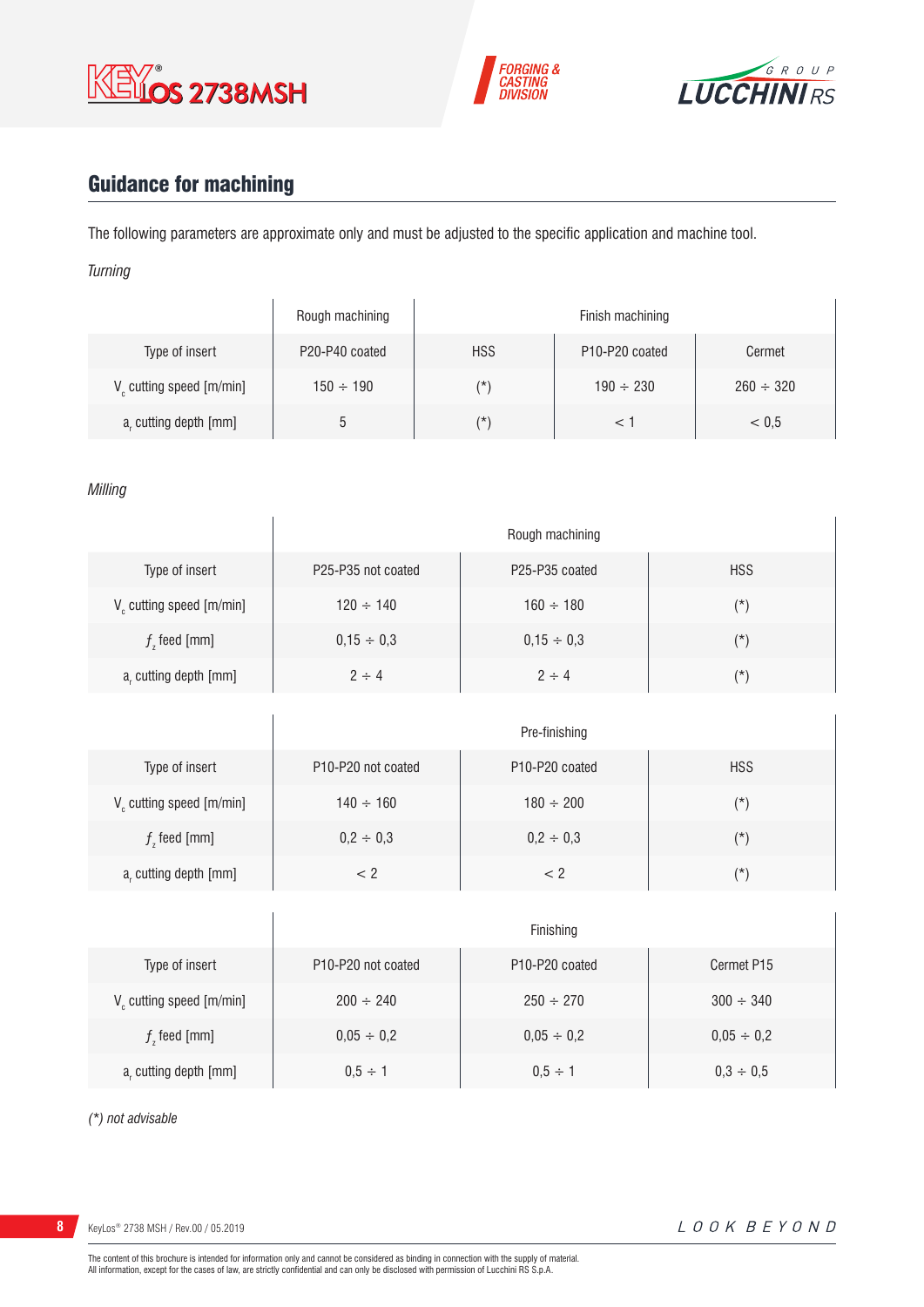





#### *Drilling*

| Type of insert                       | tip with interchangeable inserts | <b>HSS</b> | brazed tip       |
|--------------------------------------|----------------------------------|------------|------------------|
| V <sub>c</sub> cutting speed [m/min] | $130 \div 160$                   | (*         | $90 \div 120$    |
| $fz$ feed per turn [mm/turn]         | $0.05 \div 0.15$                 | (*         | $0.15 \div 0.25$ |

#### *(\*) not advisable*

#### *General formulae*

| Type of machining             | Drilling                                                                                                          | Milling                                                                             |
|-------------------------------|-------------------------------------------------------------------------------------------------------------------|-------------------------------------------------------------------------------------|
| n: number of turns of mandrel | $V_r * 1000 / \pi * D_r$                                                                                          | $V_r * 1000 / \pi * D_r$                                                            |
| $V_f$ : feed speed [m/min]    | $V_{f} = f_{7}$ * n                                                                                               | $V_{f} = f_{i} * n * z_{n}$                                                         |
| $fz$ feed per turn [mm/turn]  | $\overline{\phantom{a}}$                                                                                          | $f_{n} = V_{f} / n$                                                                 |
| <b>Note</b>                   | D <sub>r</sub> : Milling cutter or tip diameter [mm]<br>V <sub>c</sub> : cutting speed [m/min]<br>$f$ ; feed [mm] | $f_{n}$ : feed per turn [mm/turn]<br>z <sub>n</sub> : No. of milling cutter inserts |

#### Approximate comparison between hardness and ultimate tensile strength values.

| HB         | 530   | 520   | 512   | 495   | 480   | 471   | 458   | 445   | 430   | 415   | 405   | 390   | 375   |
|------------|-------|-------|-------|-------|-------|-------|-------|-------|-------|-------|-------|-------|-------|
| <b>HRc</b> | 54    | 53    | 52    | 51,1  | 50,2  | 49,1  | 48,2  | 47    | 45,9  | 44,5  | 43,6  | 41,8  | 40,5  |
| <b>MPa</b> | 1.900 | 1.850 | 1.800 | 1.750 | 1.700 | 1.650 | 1.600 | 1.550 | 1.500 | 1.450 | 1.400 | 1.350 | 1.300 |
|            |       |       |       |       |       |       |       |       |       |       |       |       |       |
| HB         | 360   | 350   | 330   | 320   | 305   | 294   | 284   | 265   | 252   | 238   | 225   | 209   | 195   |
| <b>HRc</b> | 38,8  | 37,6  | 35,5  | 34,2  | 32,4  | 31    | 29    | 27    | --    | --    | --    | --    | --    |
| <b>MPa</b> | 1.250 | 1.200 | 1.150 | 1.100 | 1.050 | 1.000 | 950   | 900   | 850   | 800   | 750   | 700   | 650   |